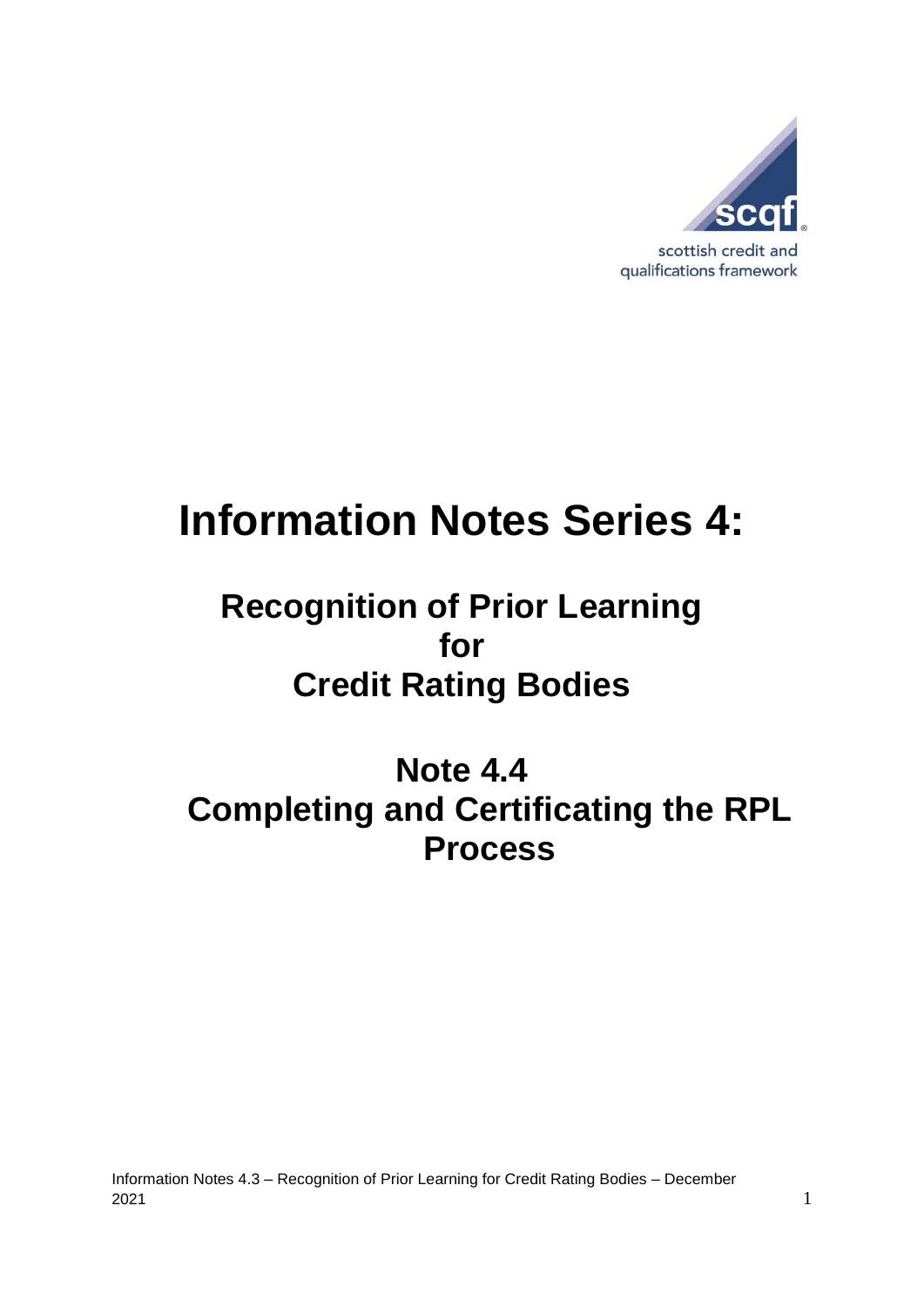## **Information Note 4.4**

#### **Recognition of Prior Learning (RPL) for Credit Rating Bodies (CRBs)**

### **Completing and Certificating the RPL Process**

This information note supplements the principles and guidance within the SCQF Handbook. Other useful resources include the RPL [Toolkit](https://scqf.org.uk/guide-to-rpl/rpl-tool/) which is a quidance tool to signpost learners, and guidance professionals who are supporting a learner through the RPL journey.

**This note is the final note in a series about RPL for CRBs. The first three notes covered writing your RPL Policy, promotion, tools and support for candidates and staff and assessment and quality assurance considerations. This final note will consider how to complete and certificate the RPL process.**



#### **Introduction**

It is important to have formal procedures in place as to how and when candidates are informed of the outcome of their claim for RPL and how this will show on a candidate's record. Consideration should be given to situations where the claim has been successful or unsuccessful and what candidates can do next. Decisions should be made about how this will be recorded on the organisation's systems and how this might appear on a candidate's record or transcript.

Considerations should be given to timescales, especially when dealing with claims for advanced entry or exemptions to a programme as this may impact on a candidate's ability to progress on to the next stage of their programme.

Information Notes 4.3 – Recognition of Prior Learning for Credit Rating Bodies – December 2021  $\sim$  2021